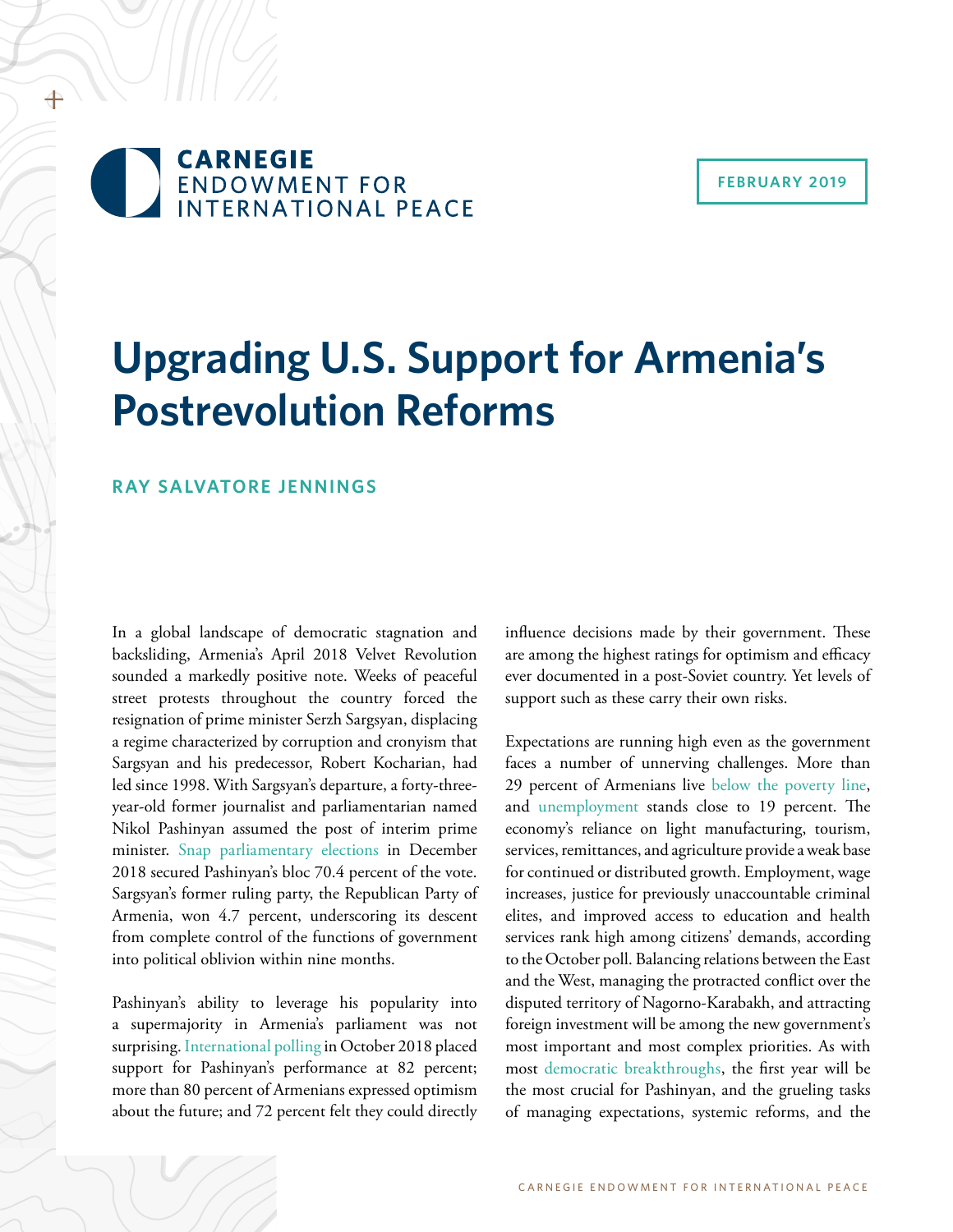country's security have already begun to test the new government.

Armenia should not face these challenges alone. The present breakthrough ranks among the best opportunities in the past twenty years for the West to strengthen ties and advance Western security and economic interests within the country. Armenia has partnered with NATO in Afghanistan, Kosovo, and Iraq. Armenia borders Iran and hosts large numbers of Syrian refugees. In the wake of the Velvet Revolution, Armenians are also more open to improved relations with the United States than they have been in years. A strong and trusting relationship between Armenia and Western countries will provide a more advantageous platform for engagement on the long-running conflict in Nagorno-Karabakh, a simmering flashpoint in a volatile region. Moreover, a successful transition in Armenia will offer a model for other aspiring democracies that out of choice, or necessity, chart a multipolar course. There is no better time to use diplomacy and foreign aid to support this geostrategic ally.

### **U.S. POLICY PRIORITIES**

So far, Washington has been slow to demonstrate that it sides with Pashinyan. The United States has not introduced significant changes in its diplomatic engagement posture or foreign assistance portfolio in Armenia, outside of timely [election support](https://am.usembassy.gov/elections-assistance/). Moreover, there are very few responsive and flexible mechanisms within the international donor community that are able to offer the kinds of near-term investments that the new government requires over the next twelve months. Targeted technical assistance and relatively modest foreign aid initiatives will have an outsized impact in the country while deepening relations with a strategic partner and restoring faith in a U.S. commitment to support those courageous enough to aspire to democracy abroad.

#### **Keeping Democracy on Course**

Armenia is struggling to emerge from two decades of [corrupt and illiberal governance.](https://www.economist.com/the-economist-explains/2018/12/11/what-happens-next-in-armenia) During the April 2018 rallies and in the lead-up to the December parliamentary elections, Pashinyan [repeated his commitment](https://fpc.org.uk/armenia-further-changes-and-challenges-ahead-in-2018/) to remedy the country's democracy deficits with improved rule of law, recourse to transitional justice, strengthened anticorruption efforts, and greater accountability and transparency measures. The degree to which Pashinyan succeeds will have a direct bearing on Armenia's relations with the United States and Europe, the country's economic performance, and the new government's political survival.

Multiple assessments since April 2018 suggest that successful Western engagement with Armenian counterparts will require co-creative or coaching types of technical and material assistance with untested government counterparts that may feel overwhelmed. Western pro-democracy programs used comparable approaches in Georgia, Macedonia, Serbia, and Ukraine, where unforeseen democratic breakthroughs prompted rapid and substantial increases in assistance. To date, U.S. foreign assistance to Armenia has not fully diversified to meet the multiple demands of working with postrevolution authorities, although not for lack of effort. This leaves a serious gap during what will likely be a difficult year ahead. During this window of vulnerability, progress will be needed in several areas.

First, Pashinyan's advisory circle will need targeted technical assistance in strategic communications, task management, and process mapping of key government initiatives. Additional technical assistance should be offered to incoming parliamentarians who lack political experience as well as the country's ministries of justice, finance, economic development, labor, and territorial affairs. Each of these actors will have a central role to play in expected reforms. This leadership and advisory assistance should be coupled with flexible material support to convene stakeholders both within and outside of government.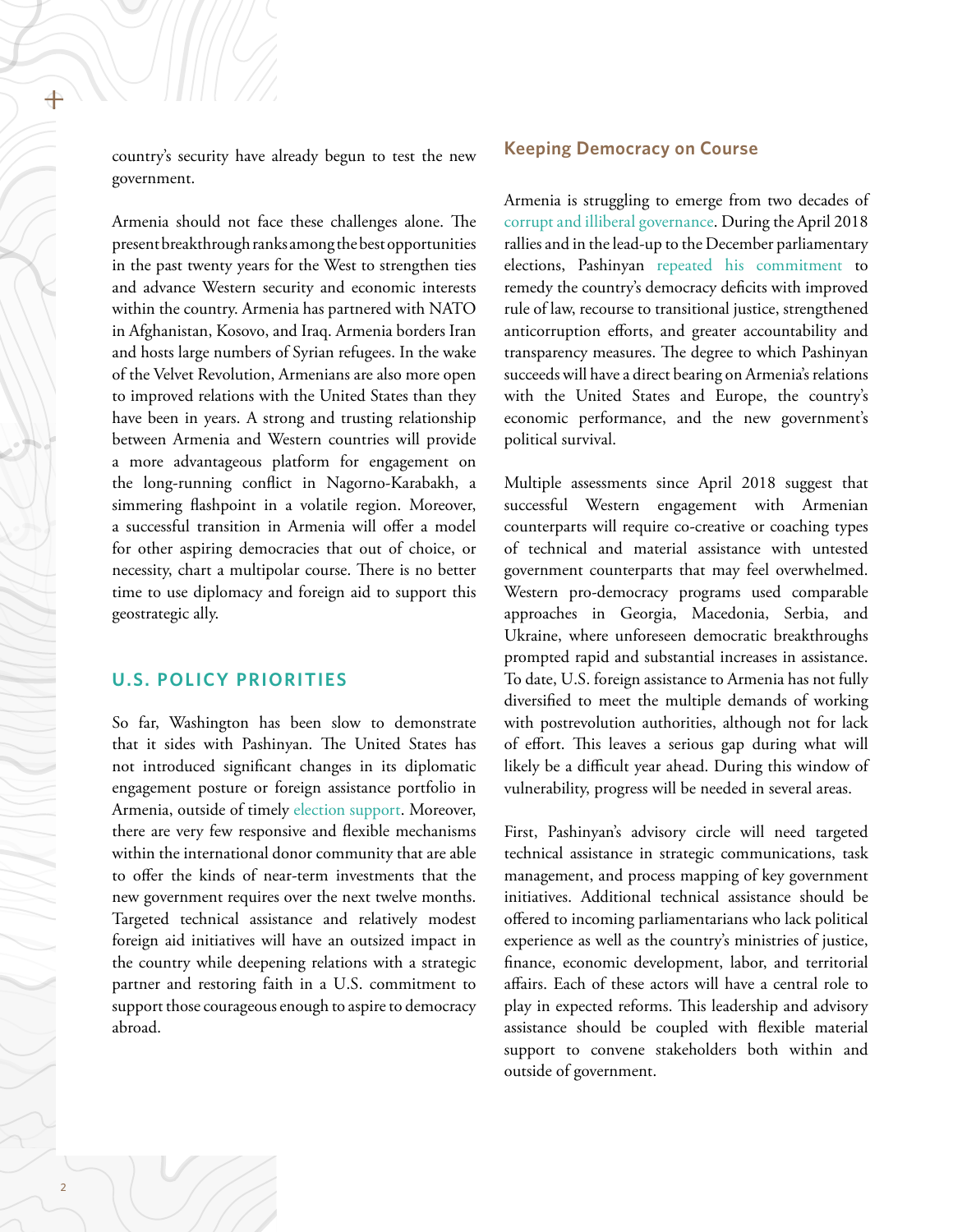Second, the Armenian government will benefit from tangible, quick wins that signal progress in small but important ways. Examples of such projects include improved trash collection in Yerevan (a chronic complaint), marketplace development, enhanced green spaces, youth-inspired and -produced media content, investigative journalism programming, and the creation of recreation facilities as well as expanded, one-stopshop administrative centers throughout the country to facilitate government-citizen interaction on reform initiatives. Efforts like these, if they are successfully implemented and responsive to local priorities, will help buy time for the government to launch more extensive or complicated reforms.

Third, transitional justice mechanisms similar to truth commissions in other contexts should be considered for Armenia. These powerful accountability and transparency tools often play a crucial role in satisfying citizens' needs for both justice and closure on longrunning grievances against unaccountable elites. These processes may also help deter prosecutorial overreach and crusades against political rivals, something that Pashinyan's anticorruption campaigners have been charged with leading.

Fourth, the U.S. government should consider working with Armenian diaspora groups in the United States, especially those that have worked for years to train and prepare residents of the country in public policy and business management. Many of these groups have highlevel backers in Congress and are well-placed to ensure diaspora resources are coordinated and leveraged in ways that support the transition.

Fifth, Armenian counterparts require support for domestic and comparative research as well as collaborative connections with centers of excellence abroad to develop an evidence base for key reform decisions. Armenians have little hard, reliable data to inform the conceptualization, prioritization, and substance of reforms. An expanded evidence base will be especially important for justice and tax reform, anticorruption efforts, and forensic measures to recover stolen funds.

Sixth, the new government will likely face an escalation in disinformation flows in the months ahead. This threat will be designed to discredit key government figures, disrupt sociopolitical stability, and undermine the reform process. Support is needed to strengthen local capacities to trace the origins of this content and to measure and counter its influence, as effectively modeled in Latvia, Lithuania, and Estonia in their efforts to detect and defend against [malign disinformation campaigns](https://www.theatlantic.com/international/archive/2017/02/russia-disinformation-baltics/515301/) directed by the Kremlin.

Finally, support for long-term, slow-to-deliver reforms should move in parallel with the short-term activities described above. Effective near-term programs will preserve an opening for continued engagement, but democratic gains cannot be consolidated and institutionalized without long-term commitments to support civil service and security sector reforms, economic development initiatives, an independent energy policy, and capacity-building initiatives with civic and media actors.

The extraordinary levels of public support that Armenia's new government now enjoys are certain to decrease in 2019. This support may decline precipitously if the government fails to adequately articulate a reform road map to the public, if near-term and tangible improvements are not evident, and if disinformation campaigns and other hybrid threats are effective.

# **SUPPORTING A GEOPOLITICAL REBALANCING**

Ultimately, Moscow may become the new Armenian government's most significant challenge. Thus far, the Kremlin has been outwardly restrained after congratulating Pashinyan on his appointment as prime minister in May 2018. But there are warning signs that Moscow is losing trust in Pashinyan's reassurances about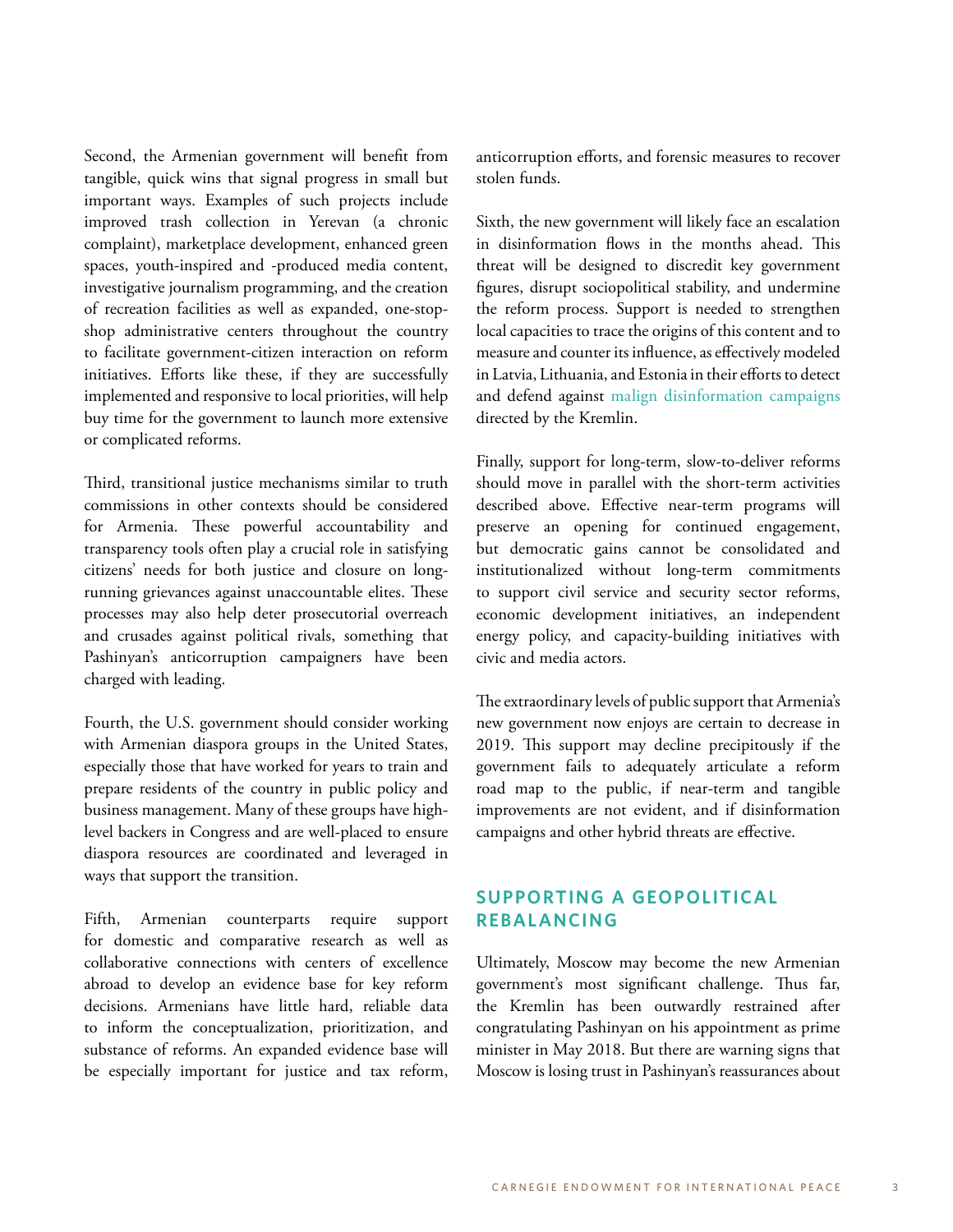maintaining strong ties to Russia. Investigations against influential and well-connected figures such as Manvel Grigoryan, Taron Margaryan, Yuri Khachaturov, and former president Robert Kocharian have prompted Russian Foreign Minister Sergei Lavrov to [warn](https://www.azatutyun.am/a/29401668.html)  [Pashinyan](https://www.azatutyun.am/a/29401668.html) against carrying out "politically motivated" arrests. After U.S. National Security Adviser John Bolton visited Armenia in October 2018, Russian Deputy Foreign Minister Grigory Karasin [commented](https://www.azatutyun.am/a/29665243.html) that he hoped Yerevan would resist "the unhidden external blackmail and pressure" that the United States is allegedly placing on Armenia.

In December 2018, [Gazprom raised its wholesale gas](https://emerging-europe.com/news/russia-hikes-gas-prices-for-armenia/)  [price](https://emerging-europe.com/news/russia-hikes-gas-prices-for-armenia/) for Armenia from \$150 to \$165 per thousand cubic meters. In addition, Armenia appears to be at risk of [losing its position](https://eurasianet.org/armenia-appears-in-danger-of-losing-csto-leadership-position) as the head of the Collective Security Treaty Organization (CSTO), a post-Soviet military bloc. Signals such as these suggest that the Kremlin will continue to use its expansive leverage over energy supplies, commercial interests, and security matters to influence Armenian affairs. It also illustrates the necessity of pragmatically acknowledging Armenia's dependence on Russia and the importance of working with Pashinyan to find a reasonable balance between the East and the West.

Before 2018, Armenia maintained a multipolar foreign policy that balanced reliance on Russia with overtures toward the West. Armenia is the only CSTO member state to have contributed troops to NATO in Afghanistan. To improve its foreign investment climate, Armenia signed the Comprehensive and Enhanced Partnership Agreement (CEPA) with the EU in 2017 and the Trade and Investment Framework Agreement (TIFA) with the United States in 2015. Armenia's civil aviation reforms and energy market liberalization also illustrate the country's efforts to balance its dependence on Russia with openness to the West.

Pashinyan has renewed this commitment to balanced relations, and there is little reason to doubt his sincerity. Even though his reform agenda decisively tips the country's political apparatus toward the West, he remains cognizant of the fact that Armenia's economy and security are dependent on Russia. All the same, in the postrevolution period, key Armenian advisers have looked to Europe and the West for technical inspiration and material support. Pashinyan himself understands that refashioning the economy and Armenian politics will depend on greater cooperation with the United States and other Western capitals. In light of this extraordinary opportunity, the United States should avoid zero-sum thinking. As Pashinyan pilots Armenia between Scylla and Charybdis, expecting him to veer too close to the West ignores both Yerevan's geopolitical reality and the likelihood of consequences in Moscow.

The United States should approach this issue incrementally. The U.S. foreign aid investments described above must be balanced with concessions such as allowing Armenia to conduct trade across the Iranian border in exchange for assurances that Yerevan will decide against co-deploying its forces with Russian troops in Syria. At the same time, the United States should increase its current military engagement with Armenian counterparts on disaster preparedness, improved interoperability with NATO forces, and defense reforms. Such moves will deepen ties with the West over time. Renewed public diplomacy initiatives advancing English language training, U.S. values, and U.S. culture will both strengthen economic and cultural ties and help Armenians resist disinformation. Nuanced approaches like these, and the economic measures suggested below, will help Washington avoid openly provoking Moscow while enabling Yerevan to substantiate its multipolar orientation.

## **ENCOURAGING WESTERN INVESTMENT**

For U.S. and other Western business interests, one of the new Armenian government's strongest signals of its intent to create a friendly climate for foreign investment will emerge from how it resolves the Lydian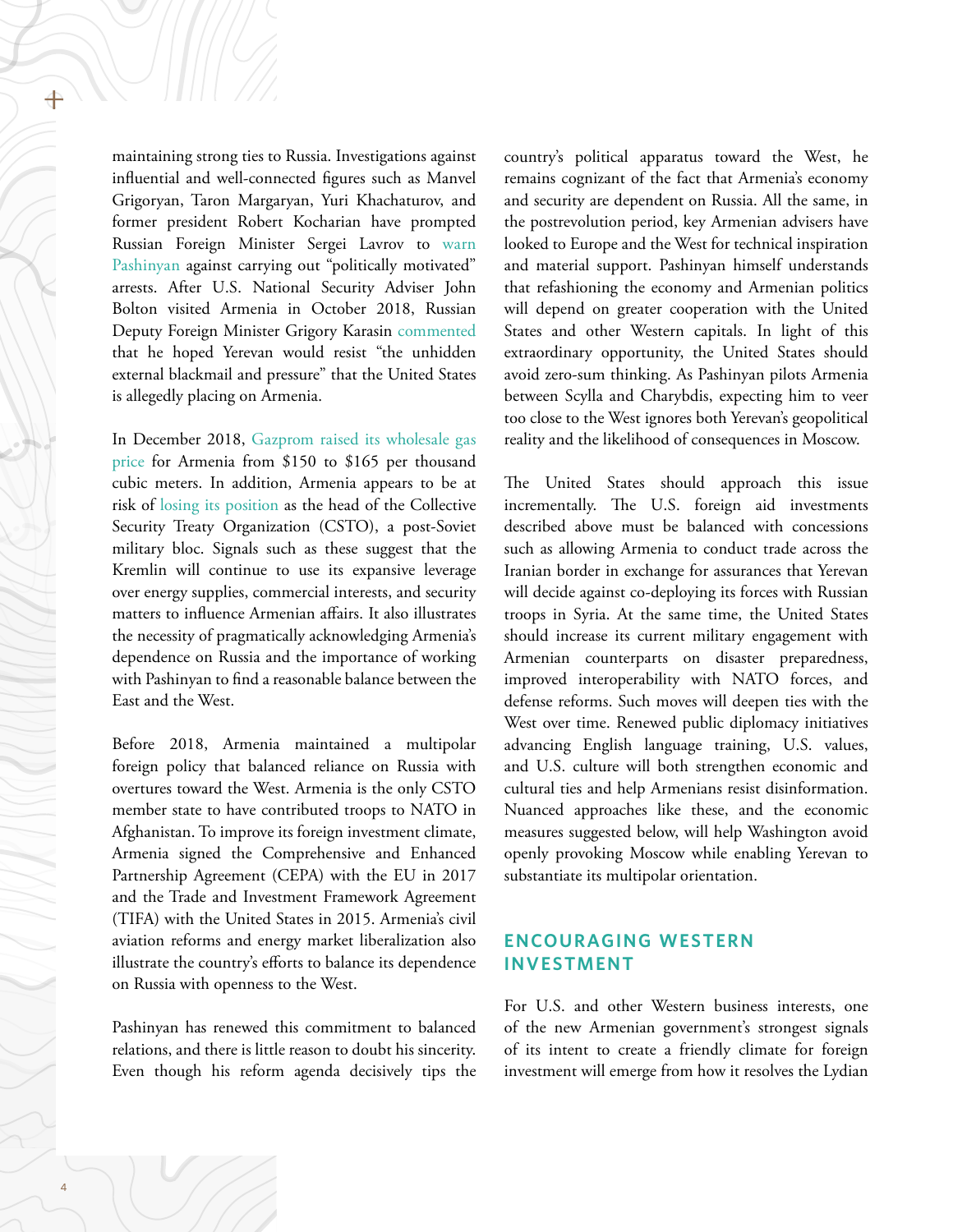mine crisis. Lydian Armenia, a subsidiary of the U.S. based firm Lydian International, began constructing its Amulsar mine near the Armenian resort area of Jermuk in 2016. The gold mine was due to open by July 2018, but protesters, many of whom are veterans of the Nagorno-Karabakh conflict, blocked entrances to the mine site shortly after the country's April 2018 revolution. Under Sargsyan, protesters were arrested, and construction continued. Under Pashinyan, the number of demonstrators has grown despite his requests for protesters to stand down while an investigation takes place.

Assisting the new government in its attempts to mediate this dilemma should remain a high priority for Washington. At the moment, no other issue may be as pivotal in moving Armenia from ["aid to trade.](http://asbarez.com/167535/usaid-wants-to-transition-from-aid-to-trade-in-armenia/)" For now, Armenia still requires economic assistance, even if this need is somewhat overshadowed by the Lydian controversy. Several areas require specific attention.

First, judicial independence, the application of customs and tax regulations, and the protection of intellectual property in Armenia all remain weak and inconsistent. The importance of rule-of-law programming in areas like these cannot be overstated. In addition, small and medium-sized enterprises, especially in rural areas, require support to help spread the benefits of economic growth more evenly among Armenian workers.

Second, a range of sectors including energy, tourism, and information technology require investment and foreign partnerships to be competitive. The United States should leverage the 2015 TIFA, the U.S.-Armenia Joint Economic Taskforce, and the 1992 Armenia Bilateral Investment Treaty to identify promising partnerships, secure much-needed capital, and identify opportunities for technical assistance. Such efforts would help shield the Armenian economy from external shocks.

Third, the United States should work with other Western counterparts to mitigate the constraints placed on Armenia by its accession to the Eurasian Economic

Union (EEU). The union's questionable benefits, constraints on trading with other countries, and low trade volumes are a strategic setback for the country. Moscow threatened to withdraw security guarantees for Armenia if it signed a negotiated Association Agreement with the EU, pressuring Yerevan to join the EEU instead in 2013.

Fourth, the United States should encourage its EU counterparts to expedite Armenia's access to EU technical assistance and material support, in keeping with the terms of the 2017 CEPA. Moscow [acquiesced](https://carnegie.ru/commentary/74938) to Yerevan's signing of the CEPA in part because the agreement does not extend the full range of economic benefits to Yerevan that were promised in the earlier Association Agreement. Yet even though the CEPA's trade benefits are curtailed, Armenia stands to gain much from deepening its relationship with the EU in 2019.

# **MANAGING THE PROTRACTED CONFLICT OVER NAGORNO-KARABAKH**

Resolving the conflict in Nagorno-Karabakh would bestow alluring benefits on Pashinyan and his political agenda. If the conflict were resolved, Azerbaijan might be willing to allow Armenia to join initiatives like the Baku–Tbilisi–Kars railway and oil and gas ventures that would enhance the country's energy independence. Moreover, any warming of relations with Baku may lead to an opening of Turkey's border with Armenia, which would be a huge boon to Armenia's economic prospects. Then again, Nagorno-Karabakh may be kryptonite for the new government. Any deterioration in Armenia-Russia relations would benefit Azerbaijan, potentially giving Baku permission to intervene militarily to seize lost territory. The way forward is unclear, and several new variables have made it difficult to predict the future of efforts to resolve the standoff.

First, members of the region's siloviki, or security establishment, may be removed or face corruption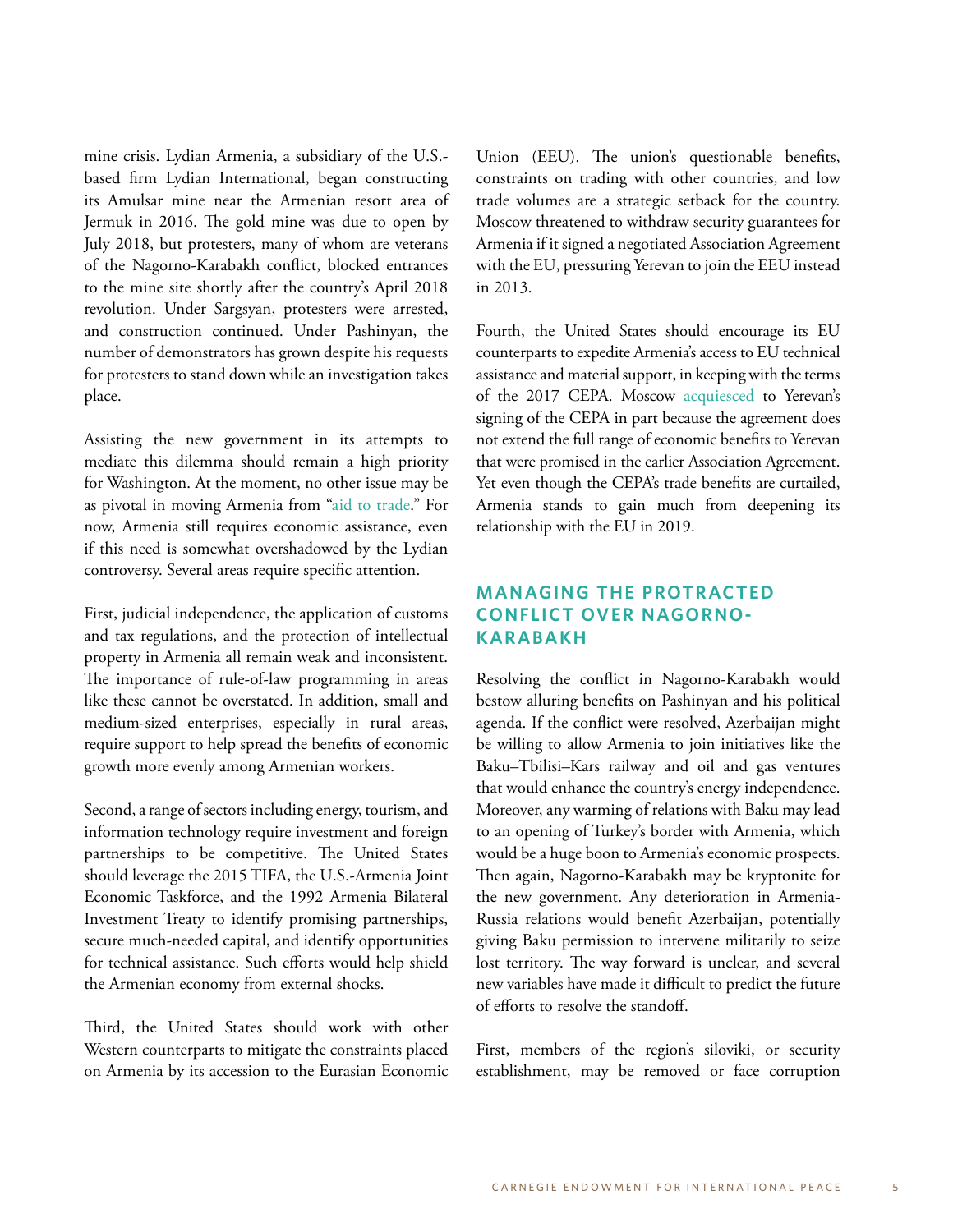charges in the near future. Pashinyan's replacements in the region may telegraph his intentions to be more flexible in future negotiations. Second, Pashinyan enjoys greater public support than his predecessors, possibly enabling him to push through the kinds of painful compromises required to resolve the conflict and begin a national conversation on the future of the standoff. Third, Pashinyan's family has made several recent moves that may be construed as confidence-building overtures. His son has enlisted in the Armenian military to serve in Nagorno-Karabakh, prompting the son of Azerbaijan's President Ilham Aliyev to do the same. Pashinyan now has direct lines of communication with Aliyev in Baku and operative ties between military commanders across lines of contact. Finally, in July 2018, Anna Hakobyan, Pashinyan's wife, launched a [Women for Peace campaign](https://news.am/eng/news/463477.html) dedicated to resolving the conflict.

These promising signs notwithstanding, Pashinyan has insisted that residents in Nagorno-Karabakh have a seat at the table in any future negotiations. Baku does not recognize such representatives and views residents of the enclave as uncompromising. In addition, [Pashinyan](https://jamestown.org/program/pashinyan-stiffens-armenias-posture-toward-karabakh/)  [has made public statements,](https://jamestown.org/program/pashinyan-stiffens-armenias-posture-toward-karabakh/) possibly for political expediency, maintaining that districts captured from Azerbaijan in 1993 and 1994 providing a buffer zone around Nagorno-Karabakh are not up for discussion. Previous Armenian positions, including those advocated by Sargsyan, proposed a "land for status" formula that offered Azerbaijan captured districts in return for formal recognition of Nagorno-Karabakh. Finally, although the latest three-month ceasefire is the longest for some time, public attitudes toward the standoff have not softened in Baku, Yerevan, or Stepanakert.

These mixed signals cloud the way ahead. The standing international plan for resolving the conflict, as articulated by mediators of the OSCE's Minsk Group, keeps the status of the enclave ambiguous for now. But the plan outlines near-term moves whereby Azerbaijan would recognize Karabakh Armenians' [right to self-governance](https://fpc.state.gov/273605.htm) in exchange for the return of territory Armenia controls around the enclave. This is

the position that the U.S. supports for both capitals. However, these principles have been in place for years with little progress. Something else is needed.

First, as part of capacity-building efforts with the new government, new Foreign Minister Zohrab Mnatsakanyan will need assistance developing his ministry's expertise and capacity for sustained diplomatic engagement on the issue. Within Pashinyan's overtaxed circle of advisers, negotiation efforts are centralized and inconsistent, but Mnatsakanyan (an experienced negotiator) will likely play a key role in future talks. Additional advisory assistance should be offered to help Yerevan implement near-term initiatives such as marking mine fields and exchanging detainees.

Second, Pashinyan and like-minded civic groups should receive assistance in leveraging the new government's popularity into carefully choreographed opportunities to convene experts and activists interested in defining alternative resolution strategies to the long-standing conflict. Baku's attitudes toward the dispute and opportunities for political expression are far more inflexible and constrained. Yerevan can accentuate those differences and advance its own position by demonstrating greater freedom of expression and citizen engagement on the issue.

Third, the way forward must include a strong track 2, citizen-to-citizen component. Grassroots diplomacy will be necessary to build pressure on respective governments in Yerevan and Baku to break the stalemate. Although this approach may be far easier in Armenia than Azerbaijan at the moment, concerted action by the three co-chairs of the Minsk Group, working with citizen-led initiatives, may extend the current ceasefire and build support for exchanges and the incremental steps required for the principles outlined in Minsk to take hold. At present, however, both sides have only limited capacity to engage in such grassroots initiatives. Support for activities like these should be a priority, in conjunction with traditional diplomatic efforts, to resolve the crisis.